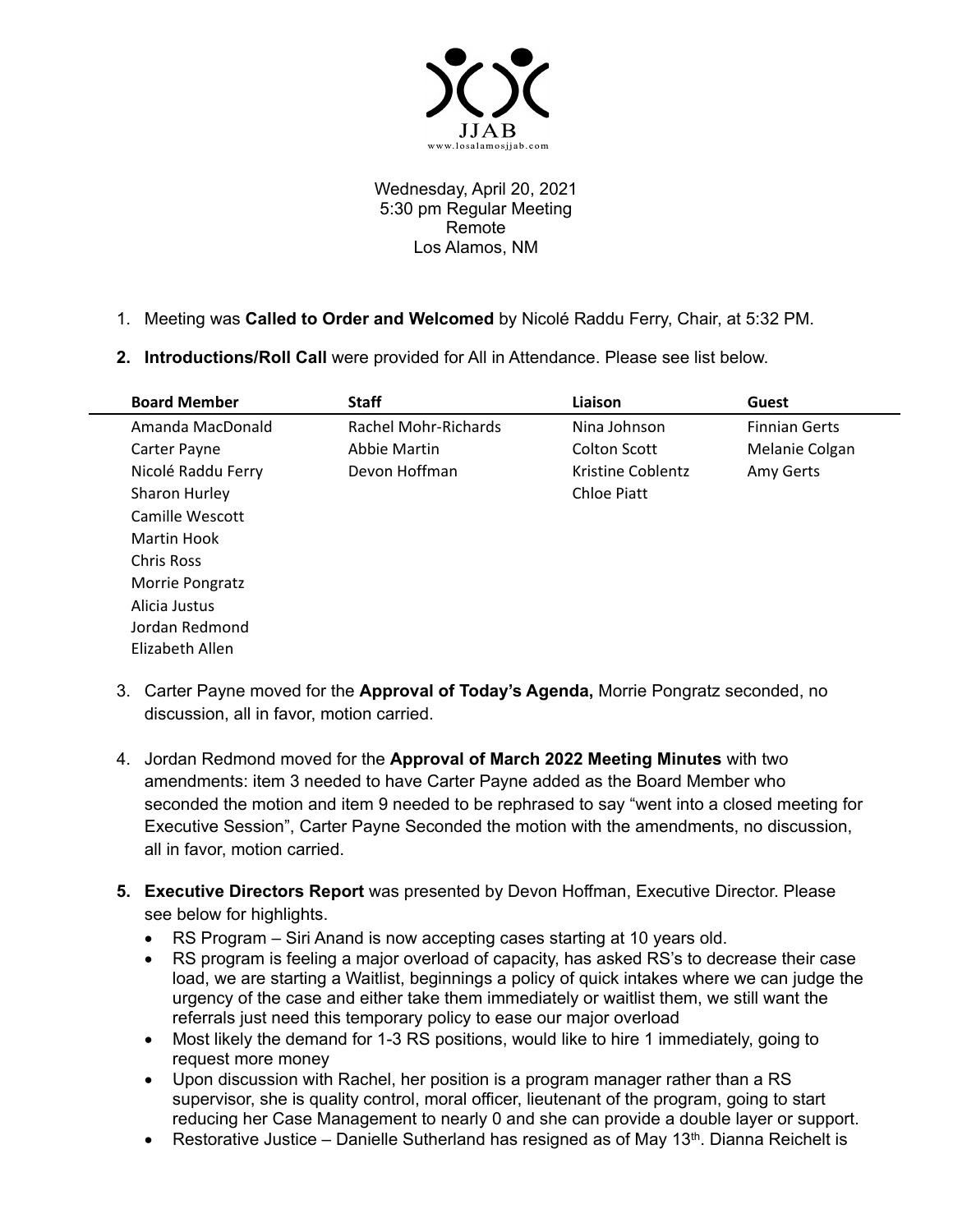going to take on the RJ Coordinator position, that will take 10 hours of her time for RJ, might expand that position if the demand is needed

- YMHFA Dianna Reichelt will also take this over
- Funding Start asking for Board members for Financial contributions,
	- $\circ$  Wants to propose that the networking meeting not be a Board Meeting so we can spend more time on Community action, Getting action meetings that have follow up activities based on subject matter
- Community Foundation having a volunteer 4:30 5:30 April 28
- **6.** Devon Hoffman, Executive Director, **Proposed topics for Committee Meetings.**
- **7.** Jordan Redmond, chair of Financial Committee, discussed and recommended to the Board for the **Approval of the 990** tax return**.** Jordan Redmond made a motion to approve the 990 as presented by the Financial Committee, Carter Payne Seconded, no discussion, all in favor, motion carried.
- **8. Other Business** Kristine Cobletnz let is know there are Request For Proposal's being released this week that JJAB may be interested in looking at.
	- **a.** Jordan made a motion to authorize Devon Hoffman, Executive Director, to submit the RFP for the FRS (RFP23-01 Early Intervention Services for At-Risk Elementary School Youth and Families), Morrie Seconded, no discussion, All Board Members approved, motion carried.
- **9. Positive Reflection** presented by Nicolé Raddu Ferry *Tables.*

**10.** Meeting was **Adjourned** into **Committee Meetings** at 6:28 PM**.** 

**Next Meeting** – May 18

Pastor Nicole Raddu Ferry (May 31, 2022 21:23 MDT) [Pastor Nicole Raddu Ferry](https://na2.documents.adobe.com/verifier?tx=CBJCHBCAABAAgBlkr8-_67TVtmeAUGWTu7J3DvaVe2Nt)